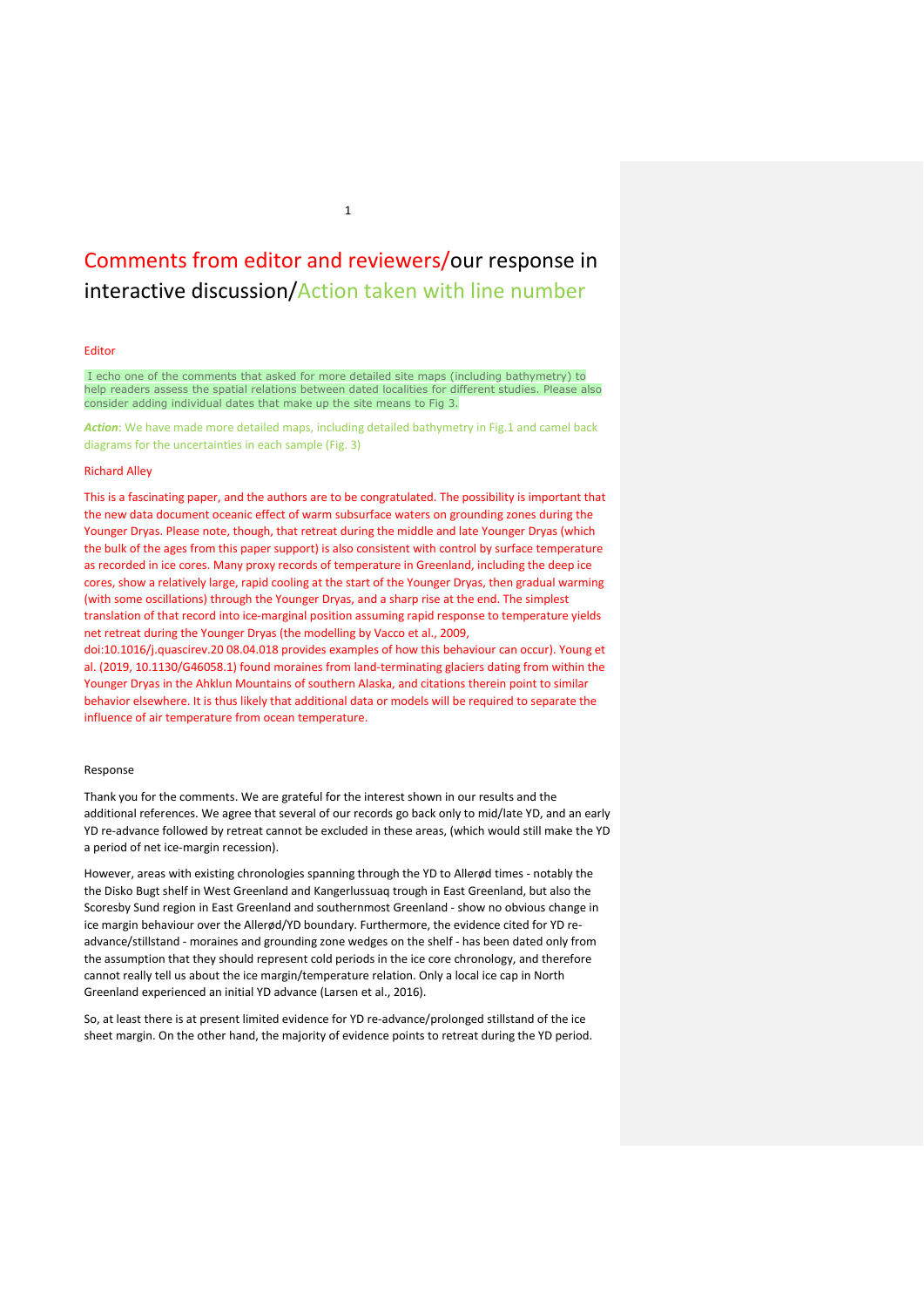All the above said, and given the apparent variability in YD ice margin behaviour between areas, an early YD re-advance followed by retreat is still a possibility as it apparently happened some place around Greenland. We hope that our contribution, if it reaches publication, will inspire further work on this enigma.

Action: We discuss the probability of early advance followed by retreat, which could be the case in areas where the record only goes back to mid YD. 308

#### Nicolas Young

This manuscript by Funder et al presents a series of 10Be ages from coastal locations in southwest Greenland that are then used to infer ice-sheet history during the Younger Dryas. This is very much a chronology paper, and many of their arguments are heavily dependent on how one interprets the new 10Be ages. If this entire SW Greenland coastal chronology were based on 10Be ages from erratic boulders perched on bedrock, the author's interpretation of the dataset would be much easier to digest; however, this chronology is almost exclusively from bedrock which presents some challenges. The authors state that these sampling regions were largely devoid of suitable erratic boulders. Thats fine, you can't sample what is not there. But, what to make of standalone 10Be ages from bedrock surfaces can be tricky and I am not sure the authors here have really given this enough thought. The primary issue here is that the odds of encountering isotopic inheritance (producing ages that are too old) are higher in bedrock than in erratics, and the authors even acknowledge this. Often times inheritance presents itself as obvious outliers, but there are certainly cases where inheritance is much more subtle and even exists as 'uniform' amounts of inheritance. Again, I think the authors somewhat acknowledge this because they go through great lengths in section 4 to convince the reader that their preferred site by site coastal deglaciation ages are NOT influenced by inheritance even though in some cases their preferred ages of coastal deglaciation are significantly older than the ages of adjacent regions. Why does this matter? If you take their 10Be ages at face value, then it allows the possibility of the ice margin retreating onto land prior to the start of the Younger Dryas, which in turn the authors use to argue that a major Younger Dryas related oscillation did not occur out on the shelf since everything on the shelf would have to be pre-YD in age. However, a lot of this argument is resting on their 13.3 ka and 12.3 ka sites, Fiskenæsset and Bukesefjord. These ages are noticeably older than the constraints on deglaciation from adjacent areas. The authors take these ages at face value, but I think it is more likely that these suspiciously old sites have slight amount amounts of isotopic inheritance. If the 'true' age of deglaciation is in fact younger and more similar to the remainder of the deglaciation constraints from SW Greenland, the the ice margin is still somewhere out on the shelf during the Younger Dryas. Therefore you cannot rule out a major early or mid-YD oscillation of the ice margin. Considering all of the 10Be ages from Larsen 2014 and Winsor 2015, and all of the 14C ages from the region, the bulk of the deglaciation chronology around Nuuk (14C + 10Be) suggests deglaciation occurred 10.5 -10.7 ka, with a single older 14C age of around 11.4 ka. With that being the case, I think it is much harder to sell that the Fiskenæsset and Bukesefjord regions deglaciated several thousand years earlier. Note that the region between Fiskenæsset and Bukesefjord also deglaciated at the same time as the Nuuk region. Considering all of this evidence, coupled with bedrock only sampling, leads me to think that these 10Be ages are influenced by a bit of inheritance. To be sure, 10Be ages from bedrock can work, but it is typically only in select environments. The most obvious from the region that come to mind are Briner et al (2009; Nature Geoscience) from Baffin Island and Young et al (2013; Quat. Sci. Rev) from Disko Bugt. In both of these cases the 10Be chronologies rely pretty heavily on bedrock samples. Also in both cases the 10Be ages agree with the 14C constraints that exist. In particular, up in Disko Bugt the 14C and 10Be constraints are near identical. This consistency suggests that the bedrock-based 10Be ages are not influenced by inheritance. But what these sites have in common is that the bedrock is located is some of the most erosive environments on Earth where the chances of encountering inheritance should be minimal. On Baffin, samples are from bedrock knobs either right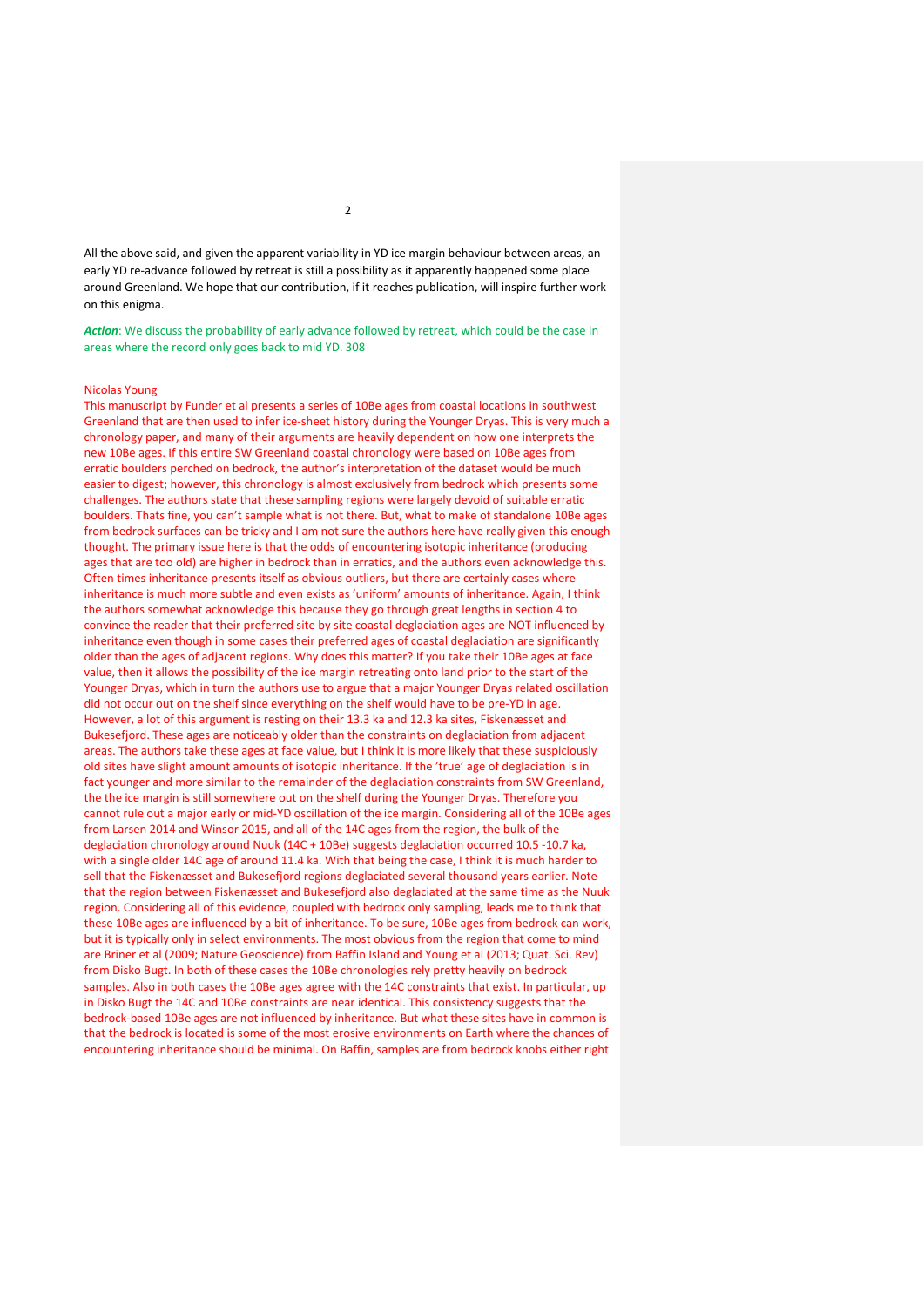in or adjacent to the Fiord trough (Sam Ford Fiord), and in Disko, these sites are directly adjacent to arguably the fastest glacier on Earth. In this manuscript, the authors are presenting 10Be ages from bedrock in coastal locations \*between\* former fast-flowing outlets. I wouldn't exactly consider this a recipe for success if you want to avoid inheritance in bedrock surfaces. Even sampling in highly erosive environments does not ensure inheritance-free samples. For example, Hughes et al (2012; Geology) sampled bedrock and erratics in Sermilik Fjord (Helheim) and present pretty convincing evidence that the bedrock samples are influenced by a small (only a few ka) and relatively uniform amount of inheritance. Co-author Briner himself demonstrated the same thing in Norway (2016; Geophysical Research Letters) where on the surface his 10Be ages from erratics are fairly uniform and likely come from what should be an erosive environment. But after considering other constraints, they concluded that their samples are likely influenced by a uniform baseline amount of inheritance equating to only a few ka. As we develop more and more of these 10be-based chronologies, its becoming clear that that small amounts of uniform inheritance exist and bedrockbased ages need to be treated with extra caution. I look at this dataset and the pre-existing chronology and highly suspect that many of the new 10Be ages in this manuscript have slight isotopic inheritance. And, I think the authors have significantly overreached in their interpretations on what the ice sheet may or may not have done during the YD based on their new 10Be ages. That is not to say these 10Be ages shouldn't be published; they are a valuable contribution that others will certainly build off. It is even possible that these ages are 'correct' but you would need to back the bedrock-only results with matching ages from erratics or any other independent constraint before you launch into sweeping interpretations about the ice margin during YD times.

#### Response

Thank you for the comments. We are grateful for the interest shown in our results and we will address the points below.

We agree that sampling erratic boulders perched on bedrock or on a moraine would have been ideal to minimise the potential problems with nuclide inheritance (which can plague bedrock samples in some, but not all, locations), but this was not possible at our sample sites. Few boulders were found, and thus our dataset largely consists of bedrock samples. Although not ideal, this dataset still has value, mainly because the low-lying coastal archipelago in our study area is the product of intense erosion by warm-based ice, probably during several ice ages and for the better part of the last Ice Age (Seidenkrantz et al., 2019). Therefore, the sample sites are at least not an obvious candidate for nuclide inheritance, much in the way that other parts of west Greenland in terrains of aerial scouring produce bedrock exposure ages with little-to-no evidence for inheritance (Young et al., 2013). However, it is clear from our data that some of the bedrock samples show signs of possible inheritance, recognized as variable ages with some well older than a cluster of others. We have addressed these indications of inheritance by using the youngest group of ages as the most likely deglaciation age of the area.

*Action:* We discuss the probability of uniform inheritance. "Deep" uniform inheritance is unlikely, but "shallow" uniform inheritance is a possibility. In both cases independent dating is required to control this potential error, which may be more widespread both in bedrock and boulders, than hitherto thought. 265ff

The two oldest of our sample sites (Buksefjord, average age of 12.3 ka and Fiskenæsset, average age of 13.3 ka) are especially suspicious to the reviewer because it would move the deglaciation of the inner shelf prior too or in early YD i.e. making a strong argument against the Fiskebanke moraines in this area as being not connected to the YD, as previously hypothesized (Funder et al., 2011). Perhaps also because these deglaciation ages are a little older than those from our other sites. On the other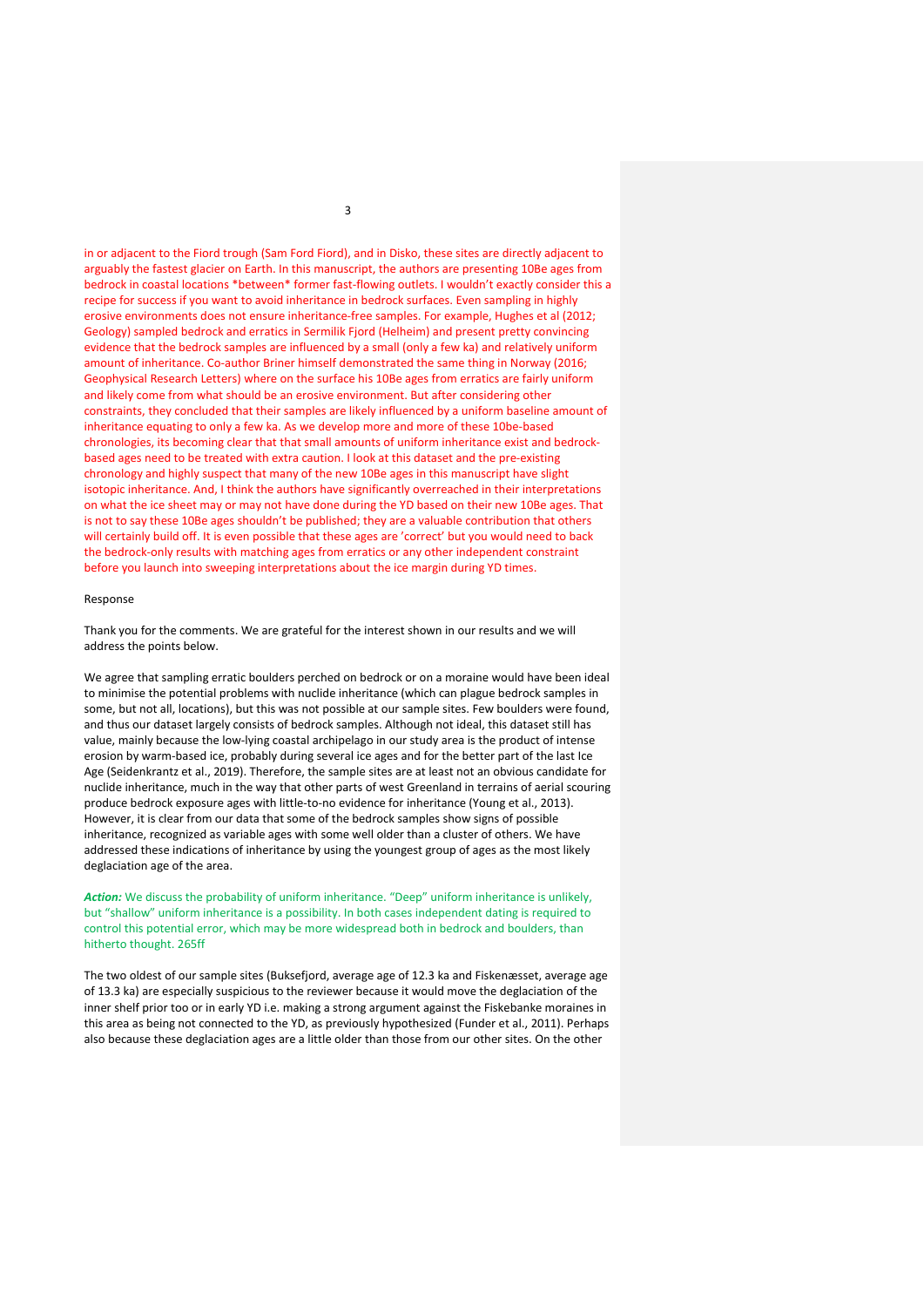hand, the ages from these two sites are internally consistent (low scatter) with only one obvious outlier at Buksefjord. The reviewer raises the possibility that all samples might be affected by small amount of uniform nuclide inheritance from long exposure durations combined with light glacial erosion during brief glacial occupations (cf. Briner et al., 2016). The reviewer points out that the deglaciation of Buksefjord is significantly older (by 1.6 kyr) than 10Be ages of boulders and 14C ages of marine molluscs from nearby sites around Buksefjord, and suggest that uniform inheritance may be the cause of this. Although we cannot rule out that inheritance is a possibility, we find it, as noted above, not likely. We favor our current interpretation that the coastal areas between fjords and troughs became ice free earlier than in the troughs, which were perhaps occupied later by lingering ice streams. This may apply also to our oldest site at Fiskenæsset, which implies that the ice margin was close to the coast in late Allerød times (13.3 ka). Here, there are no controlling data from nearby land. However, in the adjacent area to the south, the ice margin had already retreated from the shelf by the late YD (Sparrenbom et al. 2013; Levy et al., 2020), and farther south, the ice margin retreated on land already before the YD (Bennike et al., 2002; Levy et al., 2020). So, a deglaciation age of the coastline in the northern parts of ours study area in Allerød-early YD times would at least not be in conflict with data from neighbouring areas.

To sum up: NY raises several important issues concerning our dataset, especially about nuclide inheritance in our ages. We will modify our manuscript to discuss alternative interpretations of our ages, and then provide support for our favored interpretation.

# *Action*: we discuss alternative interpretations, and loosen the conclusions. E.g. 194, 260ff

#### A few other minor things caught my eye as I read this:

1) It says you used version 3 of the CRONUS calculator for 10Be ages, and a production rate of 3.96. Version 3 uses an updated treatment of muon production, so the production rate needs to be recast with the same treatment of muon-based production. So if you used the online calculator, you would have to input all the Baffin Bay calibration data to make your own calibration, and then calculate the ages (there is an option to do this). In this case, the calculator will do the re-casting for you and the production rate is 4.04+-0.07; 3.96 is the number for the old scheme. Your ages should not change, but to avoid confusion, you should list the right PR. Or, you actually used version 2 of the CRONUS code, in which case that 3.96 number still applies (see Young et al., 2020; QSR)

# Response

Thank you for pointing this out. We used Cronus version 3 with a production rate of 4.04+-0.07 i.e. the ages are correct. We will change this in the revision.

## *Action*: has been done. (Table 1)

2) The authors spend a lot of time going around Greenland compiling constraints related to the YD ice margin position. Thus I was a bit surprised not to see a fairly robust constraint from near Sisimiut. Young et al (2020; QSR) present several 10Be ages from erratics directly at the coast and from moraine boulders also at the coast, that all date to ~11.6 ka. Therefore the ice margin was out on the shelf during the entirety of the YD.

We agree that the new evidence presented in Young et al. (2020) clearly demonstrates that the ice margin was out on the shelf during the YD – just as it was on the Disko shelf immediately to the north. The same is the case for SE Greenland with early Holocene dates along the coast (Dyke et al., 2018, Levy et al., 2020), and in NW Greenland (Søndergaard et al., 2020). However, in some areas around Greenland, ice DID retreat onto land prior to the YD (northernmost and southernmost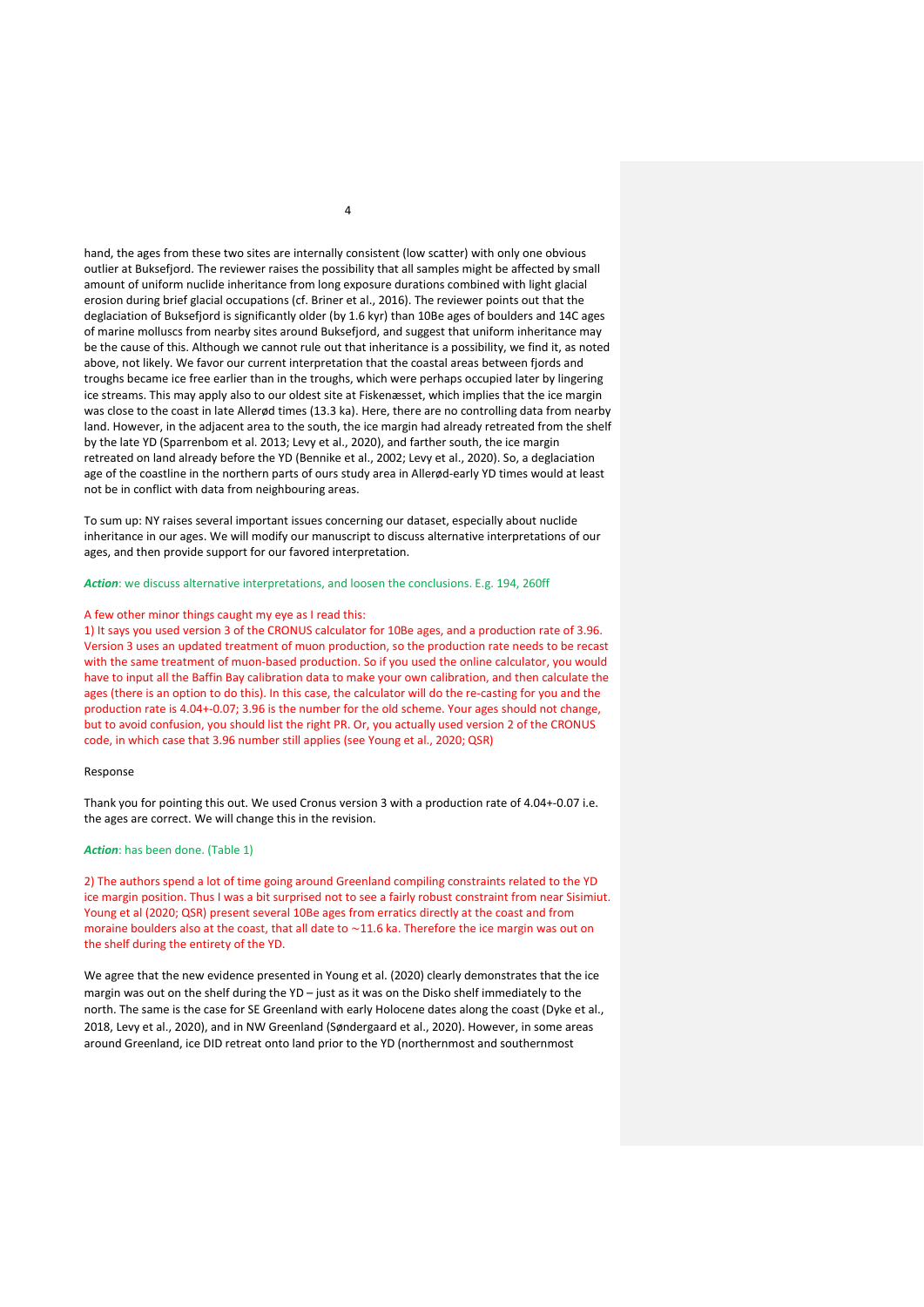Greenland, Scoresby Sund). So it is not inconsistent that there might be other coastal areas in SW Greenland where there is a quite narrow continental shelf that ice pulled back to land during the late Allerød or early YD. We have incorporated these new references and discussion into the revised version of the manuscript.

**Action**: we have added NY's date as well as similar dates on the SE coast to emphasize that in some areas the ice margin stood on the shelf at the end of YD or early Preboreal, and there is no record of what happened to it during YD. 307, Fig. 4.

3) The authors also mention that they do not correct for uplift on 10Be ages because those effects are offset to some degree by atmospheric pressure variations, and they cite Young et al (2020; QSR). While this is true, a more robust thing you can say here is that the 10Be production rate calibration dataset likely underwent a similar amount of uplift to your known sites and therefore no correction is needed, the correction is essentially 'built in" in this case.

#### Response

We agree and we will incorporate this in the revised manuscript.

*Action:* has been done, 139

#### David Ullman

#### General Comments

This manuscript presents a new cosmogenic 10Be chronology for Greenland Ice Sheet (GrIS) retreat from an archipelago of outer islands off the southwest coast of Greenland. Surface exposure dates from these locations help to constrain the timing of retreat off the continental shelf, with 10Be concentrations suggesting retreat occurring during the mid- to later-Younger Dryas (YD). While this apparent retreat at face value presents a conundrum for ice sheet forcing (cold atmospheric forcing should drive ice sheet advance), the authors explore a variety of possible explanations for retreat, including melting of the ice front by warm subsurface ocean currents and the recent suggestions that enhanced seasonality during the YD may obscure warmer summer temperatures in annually-average temperature reconstructions (Note: the short comment already posted by Richard Alley suggests that the authors may also consider the finer detail in the ice core data across the late-YD). In addition, this dataset presents an important constraint on the timing of GrIS retreat from the continental shelves. The locations of these surface exposure dates are significantly proximal to the GrIS in comparison to the underwater moraines and grounding- zone wedges, which were previously inferred to be YD in age. This suggests that the ice sheet was significantly smaller during the mid- to late-YD than previously thought, which implications for estimates of ice volume evolution throughout the deglaciation.

Given the novel location of this chronology and the implications for ice sheet forcings during the Younger Dryas, I believe that this manuscript is worthy of publication. The authors provide a nice description of ice margin dynamics during the YD, and I appreciated reading their extensive survey of the literature throughout southern Greenland. However, I am concerned about the sampling of bedrock and the potential for inheritance. The authors work to address these concerns, but I believe the some of the conclusions may be overstated, given the possibility that many of the reported ages may still provide a surface exposure timing that is too old for the true timing of deglaciation.

#### Response

Thank you for the comments. We will address the comments in the revised manuscript. See our response below.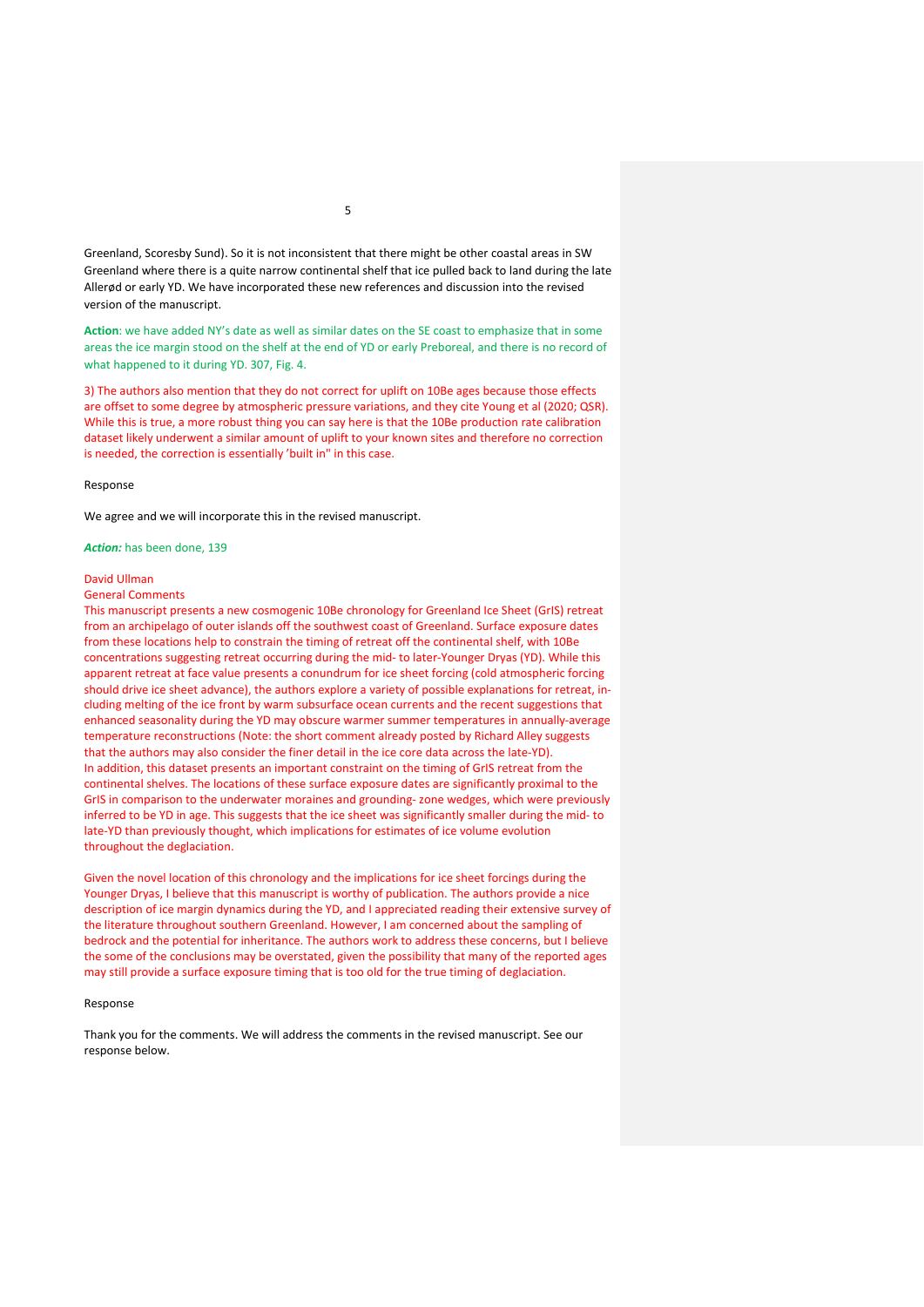# Specific Comments

Inheritance – The existing "interactive comment" from Nicolas Young lays out many of the important concerns that I share on topic of inheritance. In many applications, bedrock samples are prone to inheritance due to insufficient subglacial erosion to reset the cosmogenic clock (Bierman et al., 1999, Geomorphology; Colgan et al., 2002, GSA Bulletin; Corbett et al., 2013, GSA Bulletin; Briner et al., 2016, GRL). And since each site presented in this paper only has 3 samples, it is difficult to ascertain outliers (either too-old or too-young). The two sites with boulder measurements (Ravns Storo and Sermiligarsuk) make this concern clear, with boulder measurements significantly younger than the neighboring bedrock (although at Ravns Storo, 1 out of 3 bedrock samples does line up with the boulder sample). Additionally, each of these sites with boulder/bedrock pairings only have one boulder sample, which also precludes assessment of the efficacy of these boulder samples alone, even though they appear to be consistent with some of the neighboring 14C chronologies. I recognize that the authors state that boulders were generally not present, so I do not mean to suggest that more samples are necessary when more samples are not available. However, I think the conclusions about mid-YD retreat should not be overstated without acknowledging that some of the final exposure ages may still be too old (i.e. the bedrock ages provide a "maximum" age). For example, on line 221, the authors write "the results show that the ice sheet margin in the area WAS retreating on the inner shelf during YD". I suggest being careful with language of absolute causality here (". . .in the area MAY HAVE BEEN retreating. . .") and throughout the paper.

# Response

In our response to Nicolas Young we have addressed some of the issues raised here. In short, we still feel that a cluster of ages, also in bedrock, should give a good estimate of the age for deglaciation at a site, but will discuss multiple interpretations in the text

# *Action*: has been done, see above.

Mid-YD retreat – Out of the 6 sites presented in this paper, it appears that only 3 suggest mid-YD retreat (Buksefjord, Avigaat, and Paamiut). In addition, the exposure age of Avigaat includes a rather large range of uncertainty that actually spans the entire YD, and therefore does not provide a robust constraint for before, during, or after YD. Again, coupled with concerns about inheritance, I continue to think that the conclusion about mid-YD retreat is overstated.

#### Response

Our data suggest that the ice margin had retreated to the coastal sites by mid-YD (Buksefjord, Avigaat, Paamiut) or late-YD (Ravns Storø). The Fiskenæsset trough was largely deglaciated during the Allerød, whereas the age uncertainty in Sermiligaarsuk is too large to be meaningful. In the revised version we will make sure not to overstate these conclusions.

Lack of YD readvance (mentioned throughout, e.g. lines 246-248, 280-281) – Could you be more explicit on what types of evidence (or lack thereof) suggest that ice did not readvance during the initial YD? If the possibility of inheritance exists at some (or all) of these sites, couldn't the Fiskebanke moraines still potentially be YD in age, thus providing the evidence for a YD re-advance?

#### Response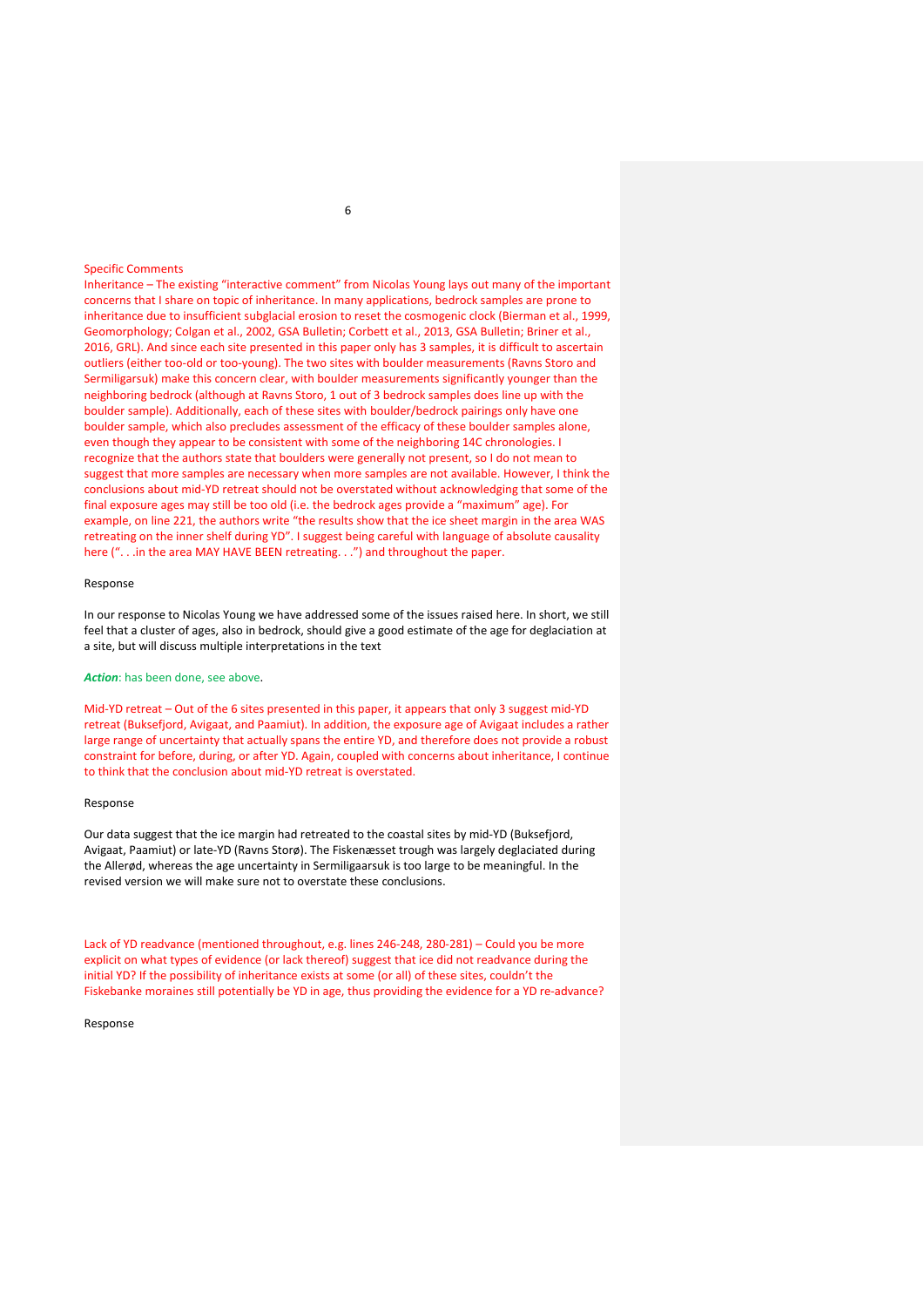We acknowledge that we need to be more clear on this point and appreciate the comment. The features previously interpreted as evidence for YD re-advance/long-lasting stillstand, such as moraines and grounding zone wedges on the shelf, are dated only by reference to the ice core temperature record, as noted in the reply to Richard Alley. We cannot exclude the possibility that the Fiskebanke moraine in our area could date to the early-YD, except in the Fiskenæsset area where we favour the interpretation that our ages indicate an ice sheet margin close to the coast before the onset of YD. However, in the northern end of this moraine belt, the older Hellefisk moraine is considered to be deglacial and dated to mid-YD times (Hogan et al. 2016), implying that here the younger Fiskebanke moraine would not reflect initial YD cooling.

*Action*: We have avoided "lack of evidence" and shortened the moraine-discussion. Yes, the Fiskenæsset moraines could be YD - our Fiskenæsset dates can be interpreted both ways, and there is no other evidence available to date the moraines. We hope that someone will meet the challenge to go and date these moraines, which would be the most significant response to YD collong in Greenland. 331ff

Evidence for warm-based ice - Of particular concern related to the topic of inheritance is whether or not ice was sufficiently erosive to reset the cosmogenic clock on the bedrock surface. In particular, previous studies have suggested there to be minimal glacial erosion at fjord mouths on Baffin due to ice thinning and spreading (Briner et al., 2006, Geol. Soc. Am. Bull.). I wonder if the authors could provide further description of the sampled surfaces. For example, documented presence of striations and glacial polish would indicate basal sliding. Given the concerns about inheritance, being able to document warm-based ice conditions would help provide some indication that this landscape experienced "some amount" of glacial erosion prior to exposure. In addition, the evidence of striations and glacial polish would suggest minimal post-glacial erosion (which would bias exposure ages to be too-young; the authors assume zero erosion in their age calculation).

#### Response

We will add more information about the nature of the bedrock surface at our sample sites in the revised manuscript to underline that the area was subject to glacial erosion. See also response to NY. However, it should be noted that the bedrock surfaces are affected by postglacial weathering. We have not accounted for that in the calculations as we cannot estimate the amount of erosion. If we could account for the postglacial weathering the 10Be ages would be slightly older.

# *Action*: has been done

Line 131 – the youngest bedrock sample is considered to be a "minimum age". Given the potential for inheritance, I am not sure this is a true minimum age (as might be in the case in 14C in postglacial lake sediments). I think the likelihood of inheritance in bedrock should suggest that even the youngest bedrock ages are a "maximum".

#### Response

We agree and have changed that in the revised manuscript.

*Action*: changed 158, 237

#### Technical Comments

Site Averages – I was unable to find any description of the averaging statistics the authors are employing for each of the sites. What is the form of averaging (error weighted or straight mean)? **Commented [NKL1]:** Svend, kan du tilføje den her?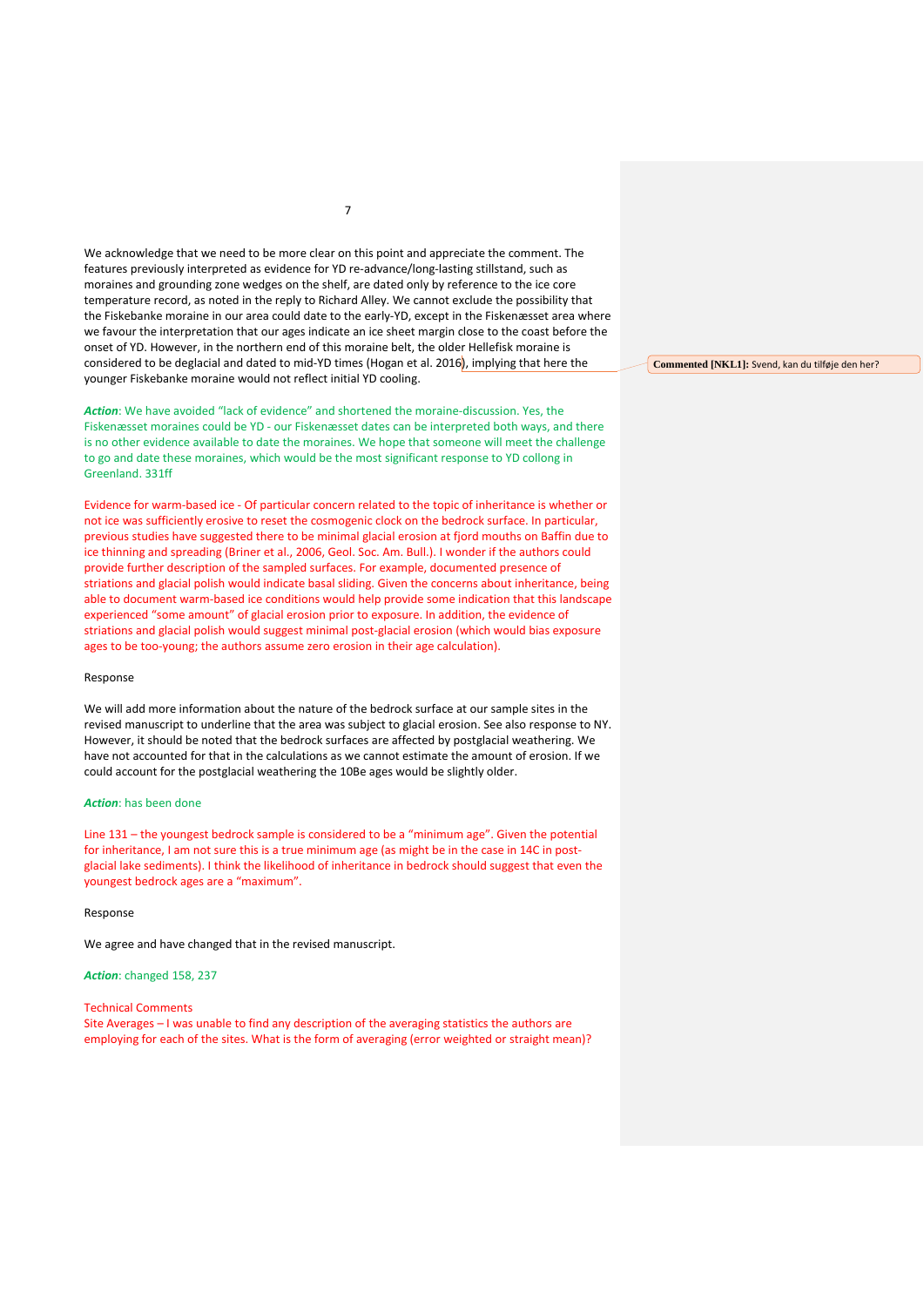# What is the joint uncertainty in the average ages (error-weighted sigma or standard error)?

# Response

Given the small number of data points from each site we have calculated the straight mean and standard deviation

Line 229-230 – This sentence is confusing. Consider rewording.

Response

We will rewrite the sentence.

*Action*: done Line 319 – what is meant by the phrase "under the same token"?

Response

We will rewrite the sentence to make it clear.

*Action*: done

Line 324 – "...the authors have chosen to use uncalibrated 14C ages from land..." Which authors are being cited here? The previous sentence cites two papers. Or are "the authors" referring to the writers of this manuscript?

Response

We will rewrite the sentence and make it clear who we cite i.e. Arndt et al. 2017, Arndt 2018,

# *Action*: done 363

David Roberts

# General comments

This paper present some new deglacial ages (10Be) for the SW coast of Greenland. Some of those ages suggest that ice had retreated to the present coast prior to, or during the YD, though problems with inconsistent/inherited cosmogenic radionuclides make the construction of robust regional ice sheet history challenging. Many other deglacial age estimates along this coast (10Be and 14C) suggest deglaciation between 11.5 and 10.5 k, and an alternative approach (the incorporation and combination of the new chronological data with other local deglacial records) would have produced a different (younger) range of deglacial histories for the coast. Hence, the arguments relating to YD ice extent would have been somewhat different to the conclusions made in the paper.

Response

Thank you for the comments. We will address the comments in the revised manuscript. See our response below.

We don't quite understand the comment that we ought to have incorporated other local deglacial records, and this would have given a different deglacial history. We believe that we have discussed all relevant records and their relationship with our data for each of our study sites.

**Commented [NKL2]:** Svend, kan du tilføje hvordan det er beregnet.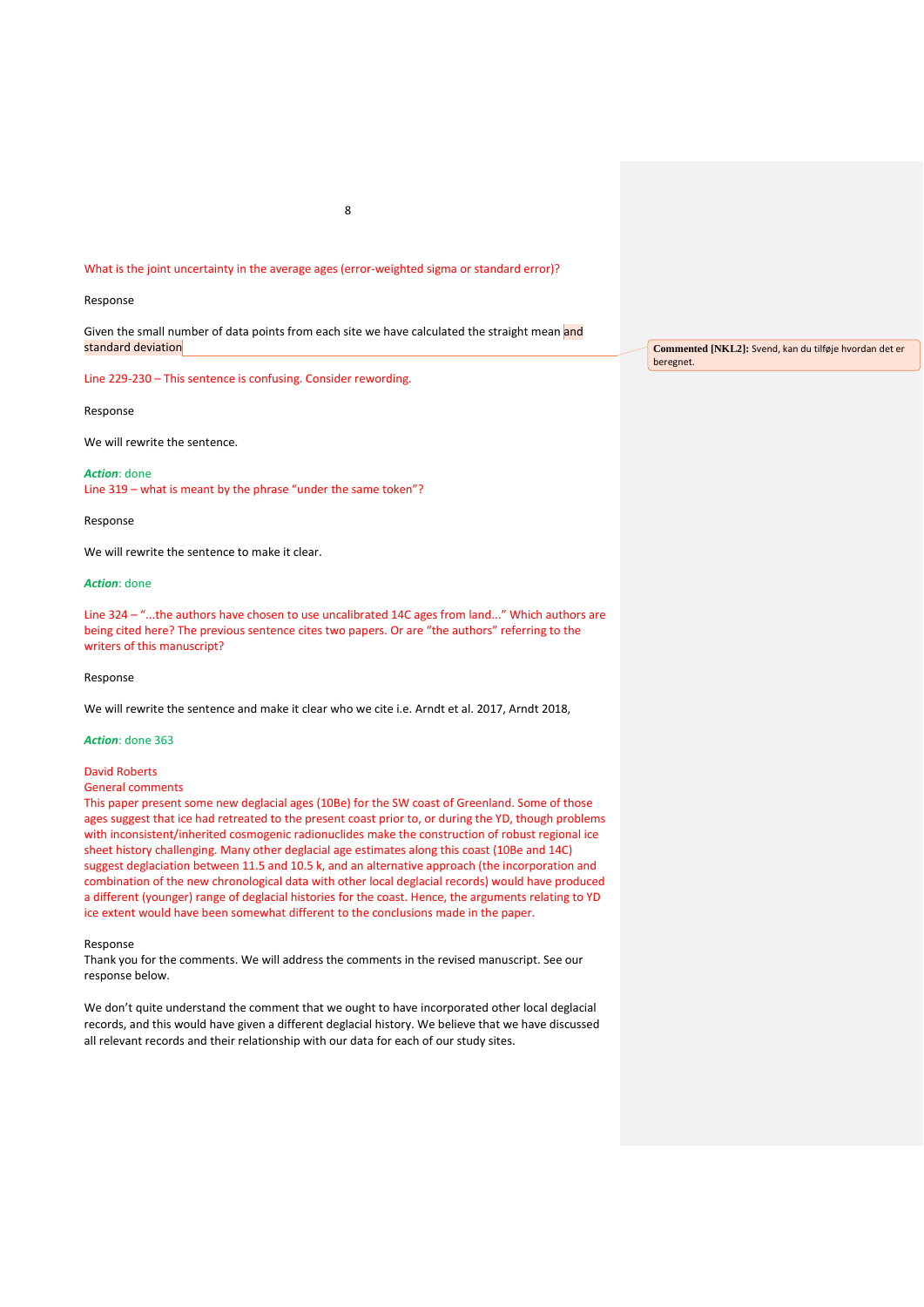# Action: as noted we don't see how other deglacial records could change our history.

The discussion element of this paper provides a useful review of the possible extent of the GrIS pre and during the YD, and assesses some of the driving mechanisms (oceanic and atmospheric) that may have driven GrIS oscillation. However, the first part of the paper, the deglaciation of the SW sector of the GrIS, becomes divorced from the later 'review ' element of the paper, and given the problems with inheritance and the mismatch with other coastal deglacial ages this needs to be addressed.

#### Response

We discuss our new data in relation to new published data on the YD, both from land and shelf. Therefore, our paper provides a mixture of new results and review, which we are pleased to see that the other reviewers think is relevant and interesting. Thus, we will keep the current structure of the discussion, but try to further include the new data into the discussion in the revised manuscript.

*Action*: as noted, we believe that our data need to be seen in a wider context, and have retained the review and discussion, although somewhat reduced.

# Specific comments

Abstract: The abstract would benefit from more detail relating to the present study. Why is the GrIS margin being situated on the inner shelf unexpected? As is demonstrated later, the position of the GrIS margin during the YD is poorly constrained in Greenland, but ice has often been shown to be on the inner shelf/near coast during the YD.

# Response

It is not unexpected that the ice margin is located on the inner shelf during YD. It is rather unexpected that it retreated during the YD. We have reformulated this sentence to make it more clear.

*Action*: unexpected is removed and areas where the ice margin stood on the shelf during YD have been added, Fig.4Glaciofluvial

Li 39: 'During the YD the GrIS in most areas had its margin on the shelf' ..... this contradicts the abstract.

#### Response

#### See comment above

Li 40: What is the rationale behind choosing these six sites in the SW? What are the key aims of this paper - to provide a detailed analysis of these new sites, or to provide a review of the YD in Greenland? The paper is more focussed on the second of these aims and is unbalanced because of this.

#### Response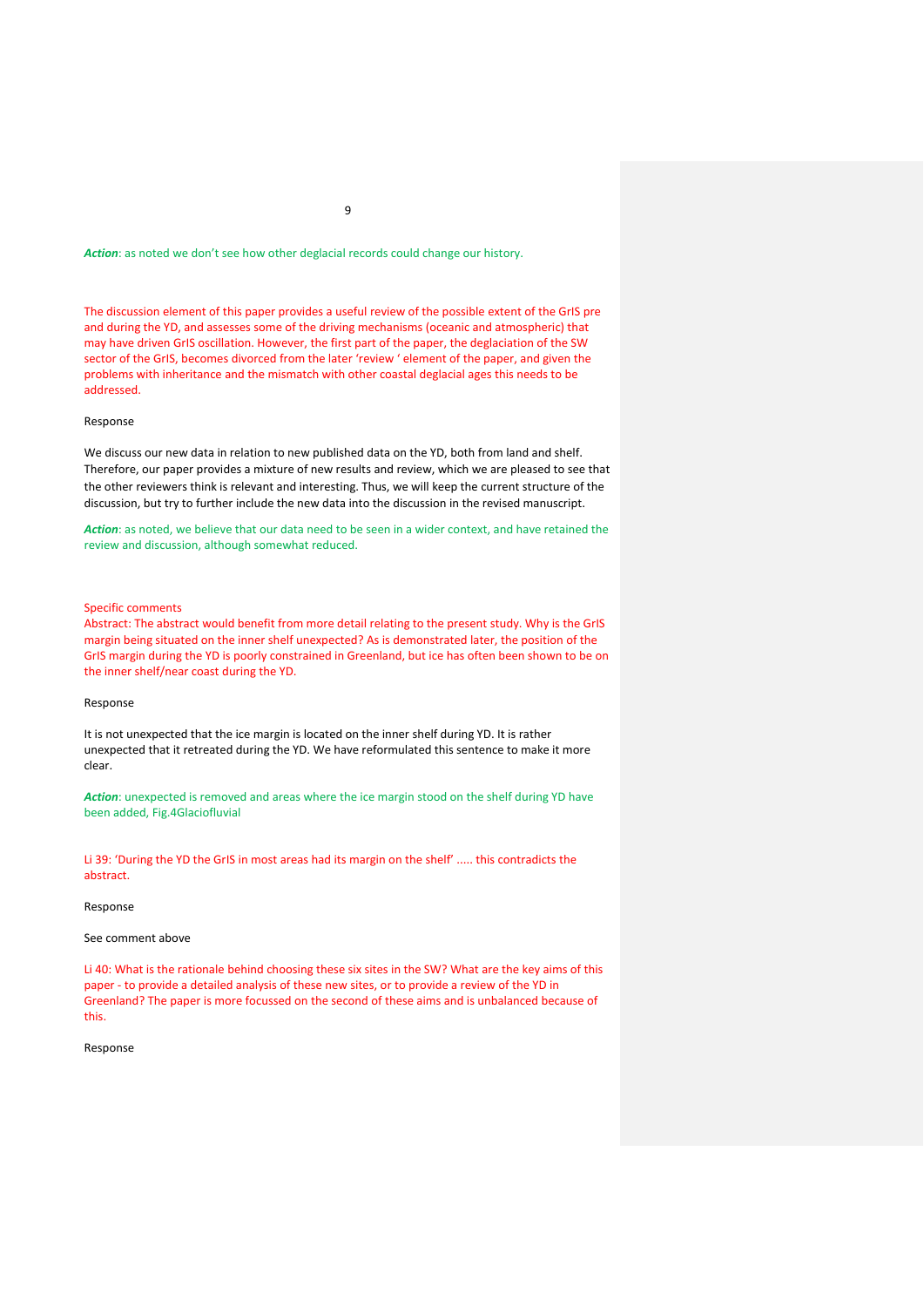The rationale of selecting the six sites in SW Greenland is to constrain the timing of deglaciation along the outermost coast, and these areas had little prior chronology. We specifically selected islands outside the main coastline to constrain the earliest deglaciation of the area. We discuss our new data in relation to new published data on the YD, both from land and shelf.

# Li 51: 'younger stratified aquatic sediments'. . ..please provide details.

#### Response

Aquatic as opposed to glacial (which is widespread on the shelf to the north). We will specify the categories differentiated in the report by Roksandic (1979). *Action*: 66

Li 60-64: Based on pre-existing work (10Be/14C) the retreat of the ice to the coast is fairly well constrained to 11.5 to 10.5ka. The new sites are effectively also at the coast. At best they will reinforce our knowledge of the timing ice retreat to the coast but how will they help with the YD question? Ideally, you really need offshore cores and 14C samples to answer the YD question.

#### Response

There is large variation in the timing of deglaciation of the outer coast in Greenland (see comments to Richard Alley) and the places we dated were under-explored. However, we agree that offshore work is highly needed to pin-point the timing of initial deglaciation after LGM and subsequent ice margin history until landfall, but that is beyond the scope of our contribution.

Figure 1(b) does not provide enough detail on the location of the sites. Add a more detailed map. Perhaps split the area north and south. Spatially (a few km's), many of these sites are at the coast and very close to pre-existing sites that have been dated. Do they provide the necessary lateral extent to effectively differentiate deglacial ages?

# Response

We will make a new map to show all the details in the various sample sites *Action*: done Fig. 1

Li 130-132: 'therefore consider a spread of old ages as "inheritance outliers", while the mean of clustered younger ages gives the most reliable deglaciation age'. Inheritance does cause problems, not least because all the samples could be affected by inheritance and it cannot be quantified in any of the samples. Perhaps a more statistically robust approach to this (e.g. Jones et al. 2019 or Roberts et al., 2020 - Uncertainty weighted means/Chi-squared/extreme studentised deviation test) would provide an al- ternative framework for assessing the outliers?

# Response

If the uncertainty of the individual ages overlap we use them to calculate a mean age. If not, we identify them as outliers. Given the small sample size - 3 samples per site, we have not used more sophisticated methods to identify outliers.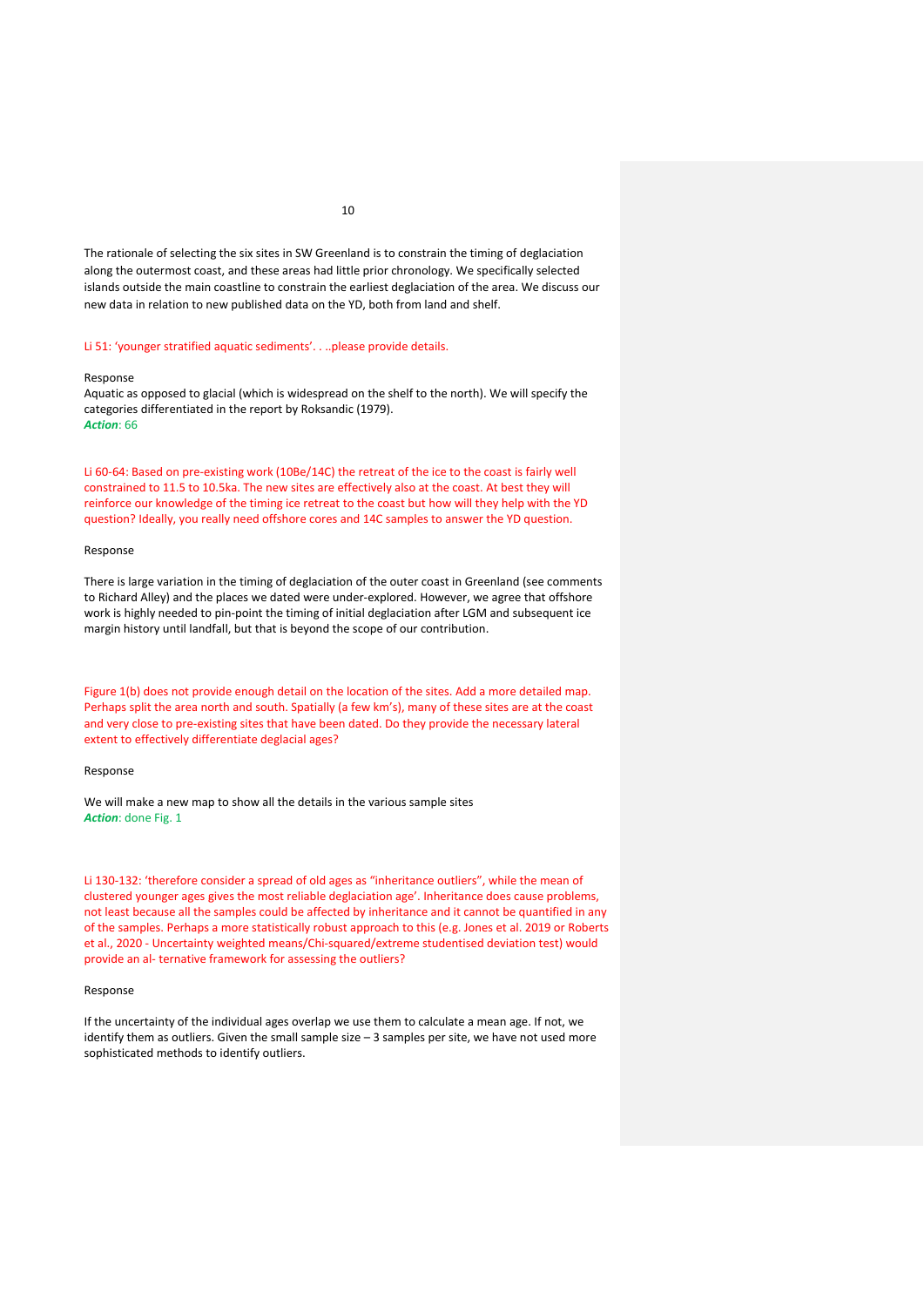# *Action*: none

Have the author also thought about combining their new data with pre-existing ages to provide more robust local datasets. It's a question of the lateral extent (spatial) and rate of retreat (temporal), but it is worth considering and could provide an alternative framework for deglaciation (to compare against).

#### Response

We have compared our new data to existing data from nearby areas. However, all of the other sites are located tens of kilometers away (at a minimum) and it seemed unjustified to calculate a mean age. We did not use our new data to calculate retreat rates between the outer coast and the present ice margin as we feel this would be a different story, and anyway it would be just two points.

# *Action*: none

Li 136- 148: Buksefjord - deglacial age of 12.3 ± 0.2 ka in mid-Younger Dryas (based on two ages) – this is much older than all other reported sites locally (10.7 to 11.4 ka). So, this could be inheritance, or deglaciation in the skaegaard (where is this?) indicates that the fjord glaciers lingered in their troughs while the adjacent coastal areas became ice free - the uncertainty makes it difficult to know which.

#### Response

The comments raised about the Buksefjord and Fiskenæsset are very similar to the comments raised by Nicolas Young. We have addressed them above.

Li 149-160: Fiskenæsset deglaciated at 13.3± 0.5 ka – a robust set of samples that point to pre YD deglaciation. Local deglaciation previously reported at 10.6 - 10.5 ka. 'Even though these ages are minimum constraints for deglaciation, it is not likely that they postdate the deglaciation of the outer archipelago with 2000 years. This indicates that also here the major outlet glaciers reached the inner shelf, while adjacent areas had been ice free for some time'. . . Please explain this concept further for the benefit of the reader, as their does not seem to be any evidence presented to support this statement. Li 162 – 169: Ravns Storø – a mixed set of ages with the two youngest providing an age of 11.7±0.2 of deglaciation (post YD).

# Response

The minimum constraint ages of 10.6-10.5 are from a trough 50 km to the north – a trough which was considered to be the very last to be vacated of ice in this part of Greenland, postdating the deglaciation of the adjacent areas with several millenia (Weidick, 1976). Considering the large variations in YD ice margin behaviour, even between neighbouring troughs, and the early deglaciation of the shelf to the south we don't find our deglaciation ages out of line with previous studies, but see a need to discuss these data in greater detail.

# *Action*: done 278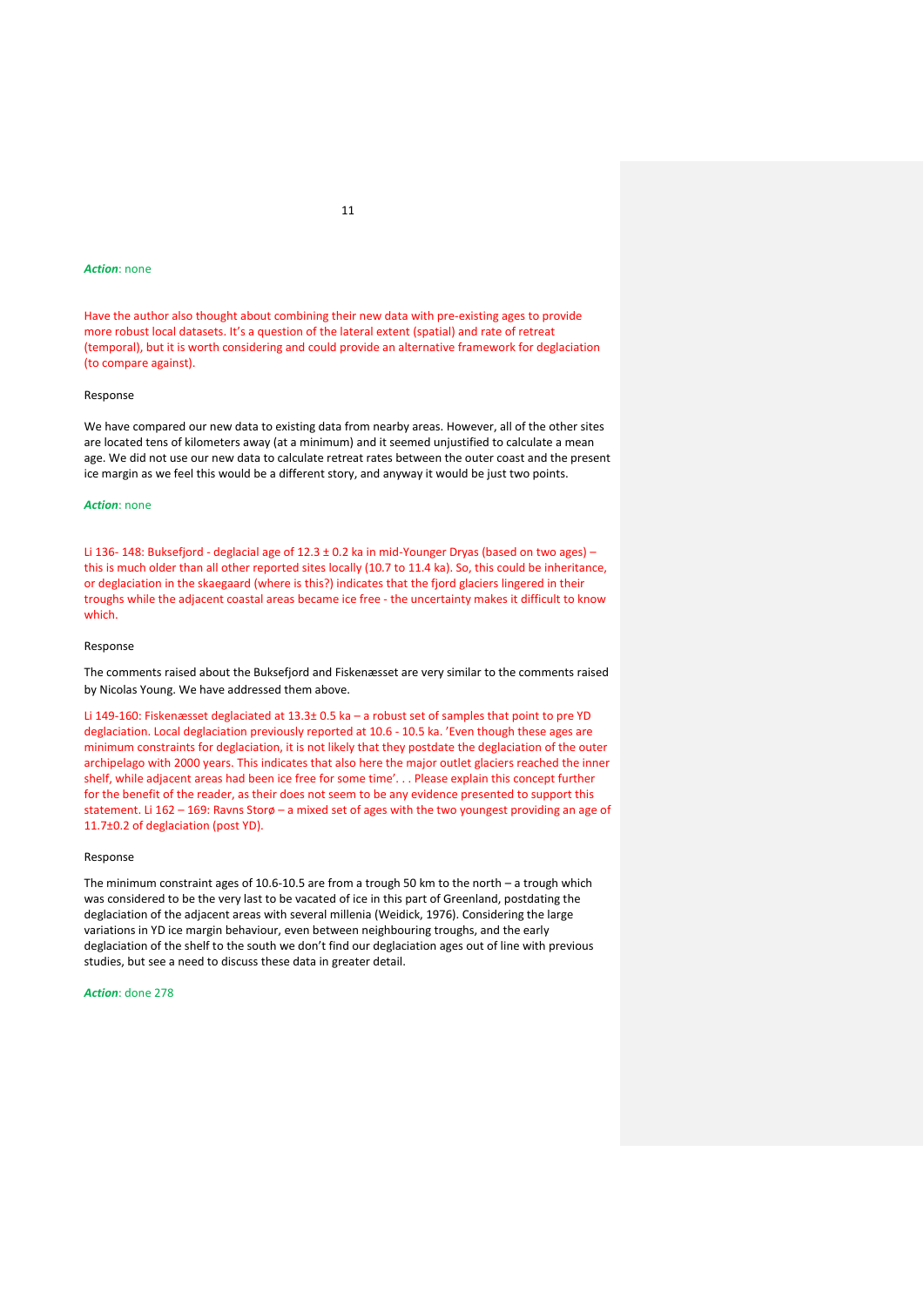# Lin171- 177: Avigaat - A large spread of ages 13.7 ± 1.1, 12.0 ± 0.5 and 10.3 ± 2.5 ka giving an average of 12.0 ± 1.6. A local 14C age of provide an age 11.3 cal. Kyrs BP (possible mid YD deglaciation, but his is very poorly constrained).

#### Response

We agree this is very poorly constrained as stated in the manuscript (and shown by the large uncertainty in fig. 3).

*Action*: none

Li 179 – 193: Paamiut – deglaciation at 12.2 ± 0.2 ka (robust set of ages) ice-margin retreating from the inner shelf in mid-Younger Dryas. This probably overlaps within error with the Kuanersoq age of 11.7 ka (please clarify), though 12.2 ka is older that other local deglacial ages (11.2 – 11.0 ka). 'we suggest that an ice stream in the Kuanersoq trough remained at the inner shelf while the adjacent coastal areas became ice free'. Based on the site descriptions provided and figure 1 it is very difficult for the reader to follow or substantiate this.

#### Response

As noted in the text, the previous 11.7 ka 10Be date from the outer Kuanersoq trough dates thinning of the ice stream, not deglaciation of the coast. Retreat from the trough on inner shelf is dated in prior work to c. 11.0 by extrapolation, so there are no overlapping ages. This area has been the subject of a large number of Quaternary studies over the years, each with very different purposes and aims. We have tried to sift out the information most relevant to our work.

#### *Action*: none

Li 195 – 204: Sermiligaarsuk deglaciation at 10.9 ±2.3 ka based on one date. Only one other local deglacial date (9.7 cal. ka BP) - post YD deglaciation.

It is worth noting that all these sites are essentially at the present coast. None of them give a consistent pattern for the timing of deglaciation from the inner shelf to the present day coastline. So, it is very difficult to make inferences about the behaviour of the GrIS pre or during the YD. What would happen if these new ages where averaged with other local deglacial ages? It would give a very different picture.

#### Response

We're not sure we completely understand this comment. True that our sample sites are just one point on several paleo-flowlines of the ice sheet, and we have a limited ability to gain knowledge on ice history before and after the timing of ice retreat at each of our sites. *Action*: we have not averaged our ages with other ages from land

#### Discussion

Li207-225: There is some evidence here to suggest ice withdrawing from the inner shelf pre or during the YD, but the 10Be ages are inconsistent. The arguments relating to ice steams sitting in the troughs later than the peripheral interstream areas along the coast makes glaciological sense, but is not really substantiated in any way in this paper.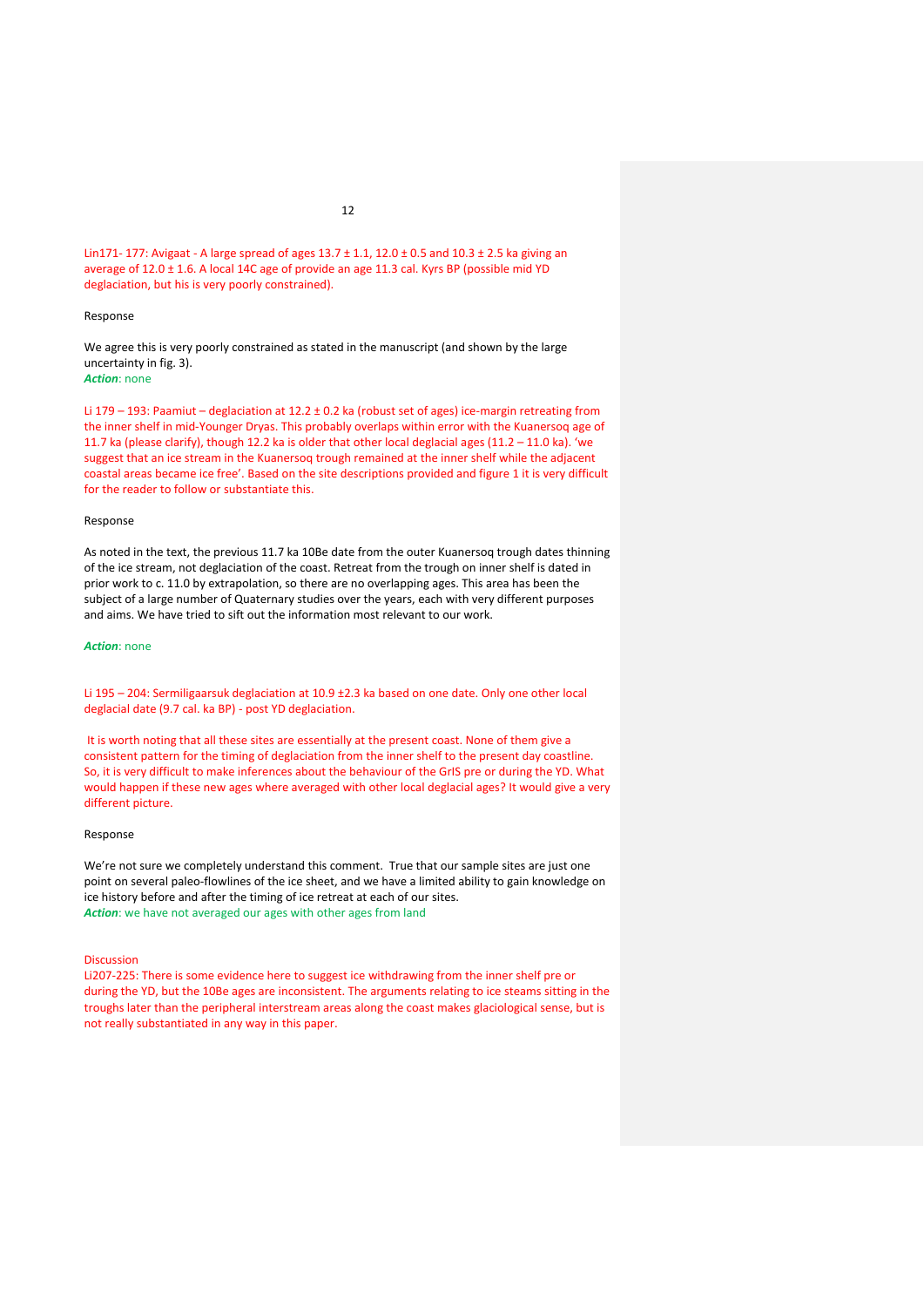# Response

We have elaborated more on this in the revised manuscript.

*Action*: done, see above

Li227 – 248: This section provides a good overview the deglacial history of some other sectors of the ice sheet during the YD.

#### Response

# Thank you

Li 250- 282: Moraines on the outer to mid shelf (Hellefisk and Fiskebanke). This part of the paper provides a brief review of the possible age of the moraines on the shelf and concludes they pre date the YD and where formed in response to a range of climatic and non-climatic forcing factors. But this is stepping in to a different set of questions with respect to the behaviour of the GrIS and is becoming divorced from the original focus of the paper. These are mid to outer shelf moraine systems that formed pre YD. They are not directly related to the coastal deglacial story that form the basis of the paper.

#### Response

We don't agree. The new data partially constrain when the moraines on the shelf could have formed. Those moraines have not been directly dated (although their ages have been inferred plenty of times), so we argue that any new age information from the coastline also is relevant for the offshore shelf moraines. We mention the moraines because other recent studies have suggested that they are related to the YD and our data in the northern part of the study areas suggest otherwise. Therefore, we favor keeping this part in the revised manuscript.

*Action*: We have re-written a part of this discussion and added new evidence. 325ff

Li 284 – 336: The third section of the discussion highlights a number of discrepancies with respect to the dating of GZW's on the continental shelf around Greenland. Those that have been dated (14C) often infer pre YD formation, but other recent studies have speculated that many mid –shelf GZWs could be YD in age based on "climate-correlated" records. I think many researchers will agree that the second approach is flawed. This section is essentially a mini review of the dating of GZWS on the continental shelf, but it is only partially linked/relevant to start of this paper. I am not sure what this paper wants to be - a review paper?

# Response

# See comments above

Li 338 – 365: The last section (5.5 ) of the discussion provides a review of possible forcing mechanisms for deglaciation of the GrIS on the continental shelf during early deglaciation through to the YD. Ocean forcing and increased seasonality with respect to summer/winter air temperatures